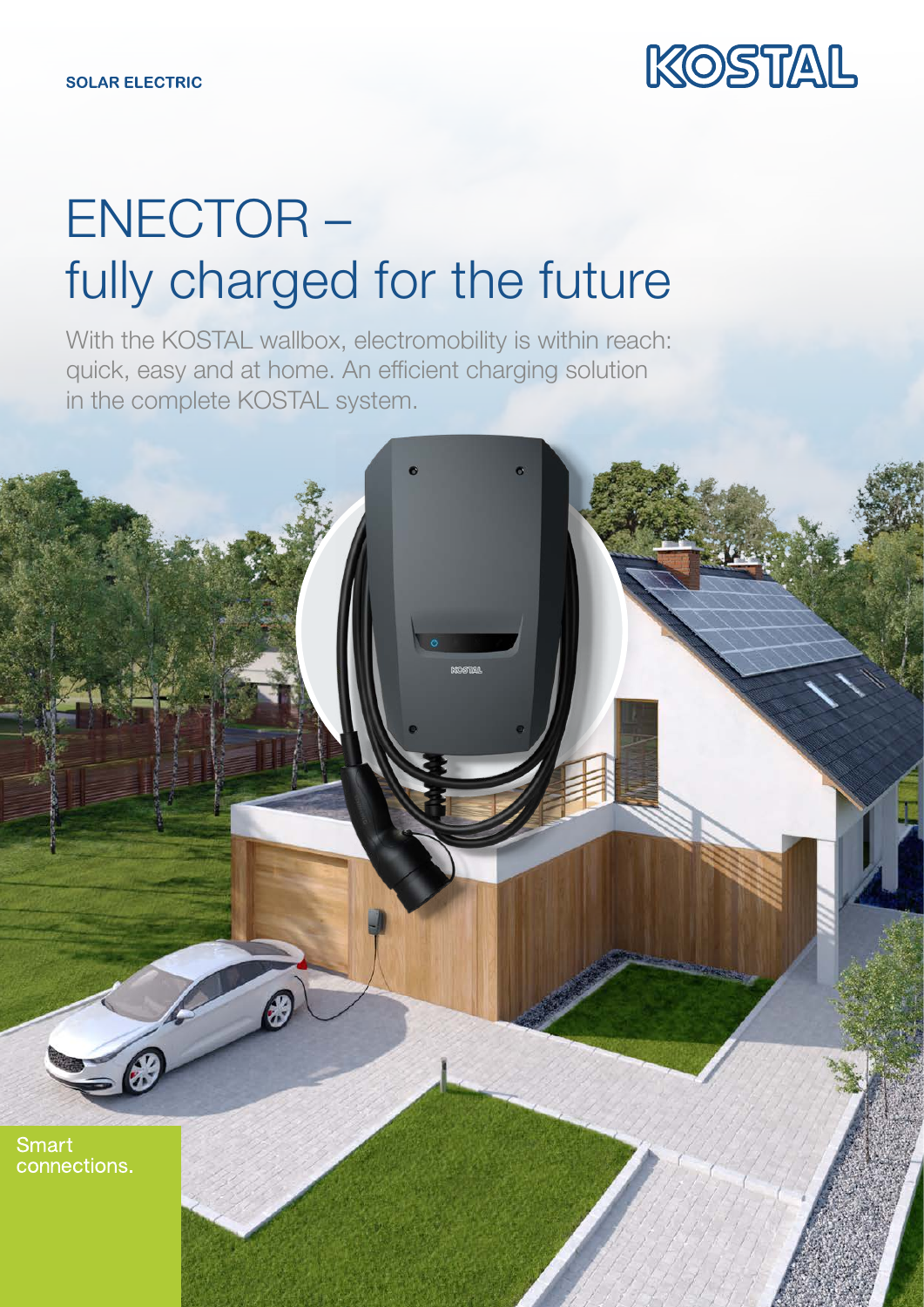# Plug in to charge. Get set. Go.

ENECTOR brings power into your life

### Performance with ease

With the KOSTAL wallbox, form meets function. Easy to handle, highly efficient and safe to use.

ENECTOR is the wall charging solution for the home that is well worth seeing – offering good value for money and flexible additional convenience features.

The weatherproof housing efficiently combines attractive design and top performance. With clear lines and compact dimensions, the ENECTOR includes all important connections.

In addition, the LED display on the front of the housing indicates all important status messages – providing an overview at all times.

### ENECTOR AC 3.7/11 KOSTAL AC wallbox

|     | <b>Highly efficient</b><br>Single-phase charging power of up to 3.7 kW<br>and three-phase charging power of 11 kW            |
|-----|------------------------------------------------------------------------------------------------------------------------------|
|     | <b>Really easy to connect</b><br>Simply plug in and charge - no authorisation re-<br>quired                                  |
|     | Everything always visible at a glance<br>Status information can be easily read on the LED<br>display                         |
|     | <b>Better safe than sorry</b><br>Integrated DC residual current monitoring $> 6$ mA                                          |
| n a | <b>Perfectly networked</b><br>Compatibility with many electric vehicles and<br>plug-in hybrids (mode 3 charging electronics) |
|     | <b>Firmly connected</b><br>7.5 m permanently connected type 2 cable                                                          |
|     | <b>Suitable for any location</b><br>Outdoor installation possible (IP54)                                                     |
| I.  | <b>Highly economical</b><br>Particularly low standby consumption $< 1W$                                                      |
|     | The team player                                                                                                              |

The smart KOSTAL inverter  $\bigcirc$ , the key player in your PV system that is responsible for processing electricity, is the perfect complement to the ENECTOR. Another important component is the KOSTAL Smart Energy Meter  $\bigcirc$ . The intelligent energy manager measures the electricity and keeps an eye on your costs.

In addition, the Smart Energy Meter with the ENECTOR activation code provides blackout protection for the house connection.

Compatible with the complete KOSTAL system



Standard equipment in conjunction with KSEM and activation code

#### KOSTAL Smart Warranty

The Smart Warranty extends the warranty of the ENECTOR KOSTAL wallbox to 5 years – free of charge. All you need to do is register for Smart Warranty in the KOSTAL online shop within the first 6 months.

For more information, see: https://shop.kostal-solar-electric.com/

## The ENECTOR in the complete KOSTAL system

As well as the benefit of having your electric vehicle right outside your own front door and the KOSTAL wallbox on your wall, now really is the time to invest in a photovoltaic system. Benefit from our perfectly coordinated complete package.

#### KOSTAL Smart Energy Meter and ENECTOR activation code

With the KOSTAL Smart Energy Meter and ENECTOR  $\bigcirc$  activation code, you can easily control your new wallbox via the App. Choose between the different charging modes, including Power mode (simple charging), Lock mode (to lock charging), Solar Plus mode (solar-assisted charging) and Solar Pure mode (solar-only charging). You can also choose whether the energy for your electric car is to be taken from an existing battery storage system **4** or not.

For comprehensive monitoring and control of all PV power, you also have access to the integrated KOSTAL Smart Energy Meter Webserver, the KOSTAL Solar Portal and the associated KOSTAL Solar App – for all the information you need regarding your energy balance.



Everything always visible at a glance: LED display Always to hand: 7.5 m type 2 charging cable